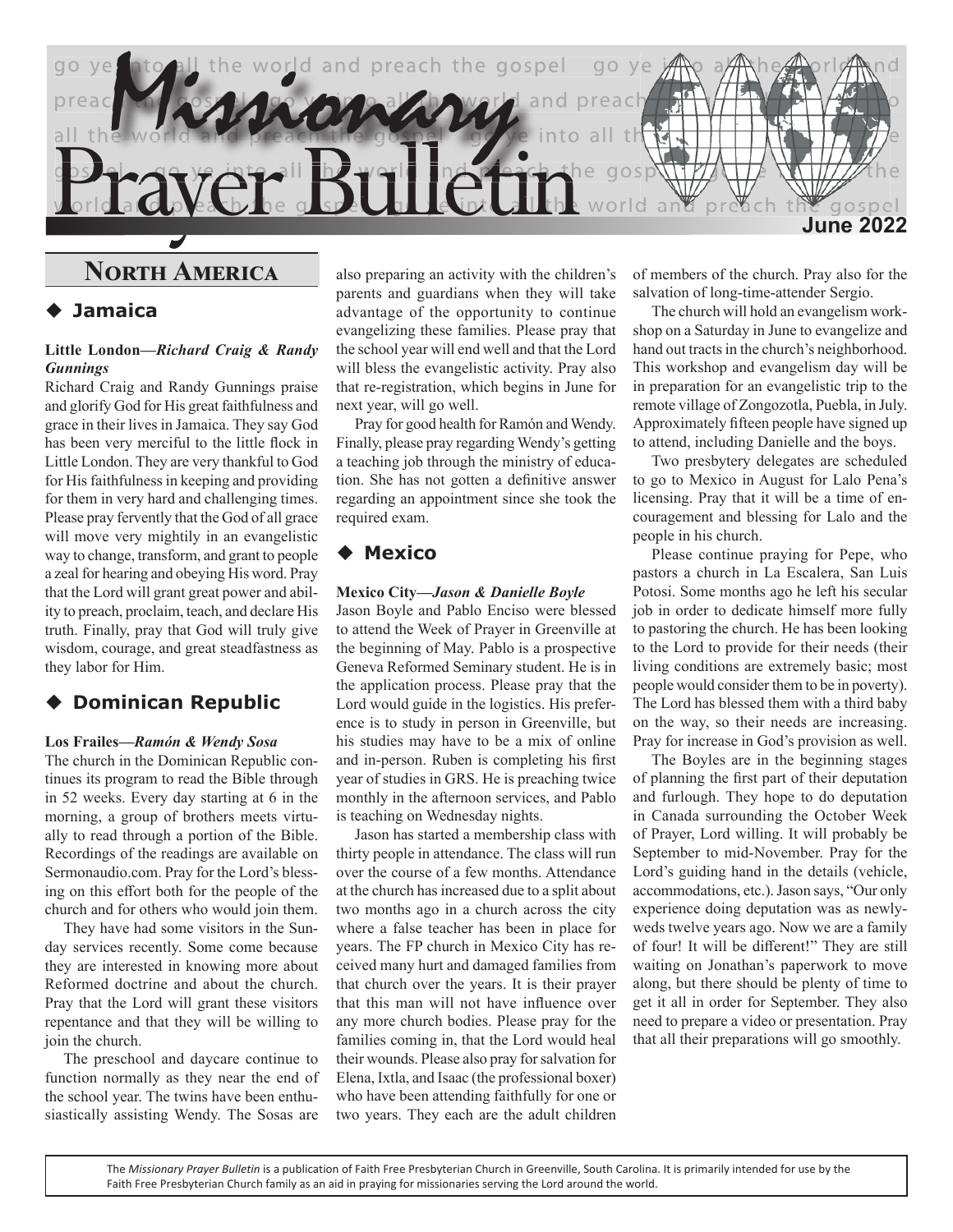# **Europe**

## **Czech Republic**

#### **Liberec***—Milos & Martina Solc*

The Solces request special prayer for their outreach children's summer day camp which they hold in July. Over the years, they have invited children from the community, but many were not allowed to attend or did not want to attend because they did not want anything to do with something "religious." Milos says this continues to be a great stigma in that society. Despite all that, by the grace of God, the Solces have been able to make inroads into the community and have more children attend. Last year, besides the children from the church, they had children from seven different homes, and two young girls made professions of faith as a result of the camp. They are praying that the Lord would bring some children again this year and that He would call them out of darkness into His marvelous light (1 Peter 2:9) and deliver His own out of temptations (2 Peter 2:9).

## **Africa**

## **Liberia**

#### **Monrovia—***David DiCanio*

The missionaries in Liberia were thankful for a recent gift from Ulster toward the diesel for running the generator in Duazon. That generator supplies the missionaries with electricity and also keeps the radio station running. Filling their 500-gallon tank cost \$1600 a few years ago; it now costs \$3000.

Dave DiCanio was able to hire one of the men in the church to help him run the radio station. That has given him much more time to read and study. It has also allowed him more time to start a men's meeting among a large group of single young men in the church.

Joanne Greer and Dave have been meeting somewhat regularly to seek to tie up the various loose ends for the Christian school pilot project. They are currently working through the *Parent-Student Handbook,* and a few other details. They were happy to be able to get some designs done in Ulster that Joanne brought back to Liberia with her. There are two pressing issues regarding the school. First, there has been a delay in the building construction for both the church and the schoolroom that their landlord is constructing. They are now into the rainy season, which makes any additional construction work chal-

lenging. Second, the increase in fuel costs has forced a rethinking of the budget for the school. Their hope is that the fuel prices will go down. As it stands, electricity is sporadic where it is available in Liberia. Even though the World Bank has a large electricity project going on in Liberia, Dave and Joanne expect they will still need a backup generator.

#### **Monrovia—***Joanne Greer*

Joanne Greer arrived back in Liberia on April 13th after almost six months spent on furlough at home in Northern Ireland. She held 71 meetings throughout the Free Presbyterian churches in the UK and Ireland, as well as some rest and time with family and friends. She is thankful that travelling went quite smoothly, her COVID tests were negative pre- and post-flying, and all her luggage arrived safely.

Joanne says, "It was good to see everyone again at the church in Paynesville. There is still a steady trickle of visitors from the radio station—usually one or two first-time visitors per Sunday. I had quite a few new people to meet when I returned, which is really encouraging!"

Nathan Barco has been teaching the Sunday school children on the life of David during the past months, and he and Joanne gave them an oral test last Sunday as a conclusion to that series. They will be starting a series on the life and ministry of the apostle Paul next.

They are unable to hold the children's Friday Bible club at the moment, due to the lack of a venue, but Joanne is able to meet some of the children for an informal reading club in the bookstore each Thursday. Joanne says, "Pray for the children's work over the next few months please, that the Lord would guide us in the way that we should go in seeking to reach the children of the church and community. Please pray also for the school pilot project; Mr. DiCanio and I, with the North American Mission Board's approval, are moving forward with the intention of starting the preschool in September, but that does depend on getting the building finished, hiring suitable staff, and of course enrolling students!"

# **Uganda**

#### **Nsaalu—***Noreen McAfee*

Noreen says she is grateful for all our prayers over the past few weeks. She had a very encouraging time on deputation and has now returned to the work at Emmanuel for approximately ten weeks to help with the second academic term. God willing, she will

return to Northern Ireland at the end of July to engage in a further round of deputation meetings. She would really value our prayers as she catches up after being away and also tries to prepare things in advance for her next period of absence.

The Lord undertook for all at the mission station while Noreen was away, and everyone really enjoyed the ministry of Rev. and Mrs. Maurice Baxter. All the school programs ran as expected, and Noreen says it was good to see all the boys and girls in class when she got back and the two new babies born to ladies on the support staff. Some of the men in the church were able to cover a few meetings as they awaited the arrival of Rev. and Mrs. Jonathan Creane, who accompanied her on her return journey. These three Ugandan brethren were also able to travel to Kenya for the recent pastors' conference organized by the Free Presbyterian Mission there. She says they were greatly encouraged by the teaching and fellowship.

Mr. and Mrs. Creane are helping for four weeks, covering the regular church meetings and assemblies. They have also been out on tract distribution and paid a visit to the local prison where four men waited behind after the service to seek salvation. She says they rejoice in this new opportunity and pray that a lasting work would be done in hearts and lives.

God-willing, Rev. Ray Carscadden will return mid-June to supply the pulpit. He is hoping to travel with his wife and family. Please pray that everything would go smoothly for them. She also asks us to pray for the Mission Board as they continue to arrange cover for the church at Emmanuel in the absence of a full-time pastor.

Finally, please pray for a couple of sick cases. Baby Elidard has had recurring problems for some months. Another neighbour, Muzee Peter, is HIV-positive and was recently hospitalized with infections. They both need the Lord's touch physically and spiritually.

## **◆ Kenya**

#### **Kitali***—Malcolm & Alison Patterson*

As the Pattersons reflect over the past two months, they acknowledge the goodness and help of the Lord in His work in Kenya. The planned conferences took place in the week before Easter. The Sunday school teachers' conference took place near to Kitale. All Sunday school teachers from Glory Bible Church attended the conference. Malcolm was the opening speaker at the conference. Margaret Russell taught on a number of occasions as well as some of the GBC pastors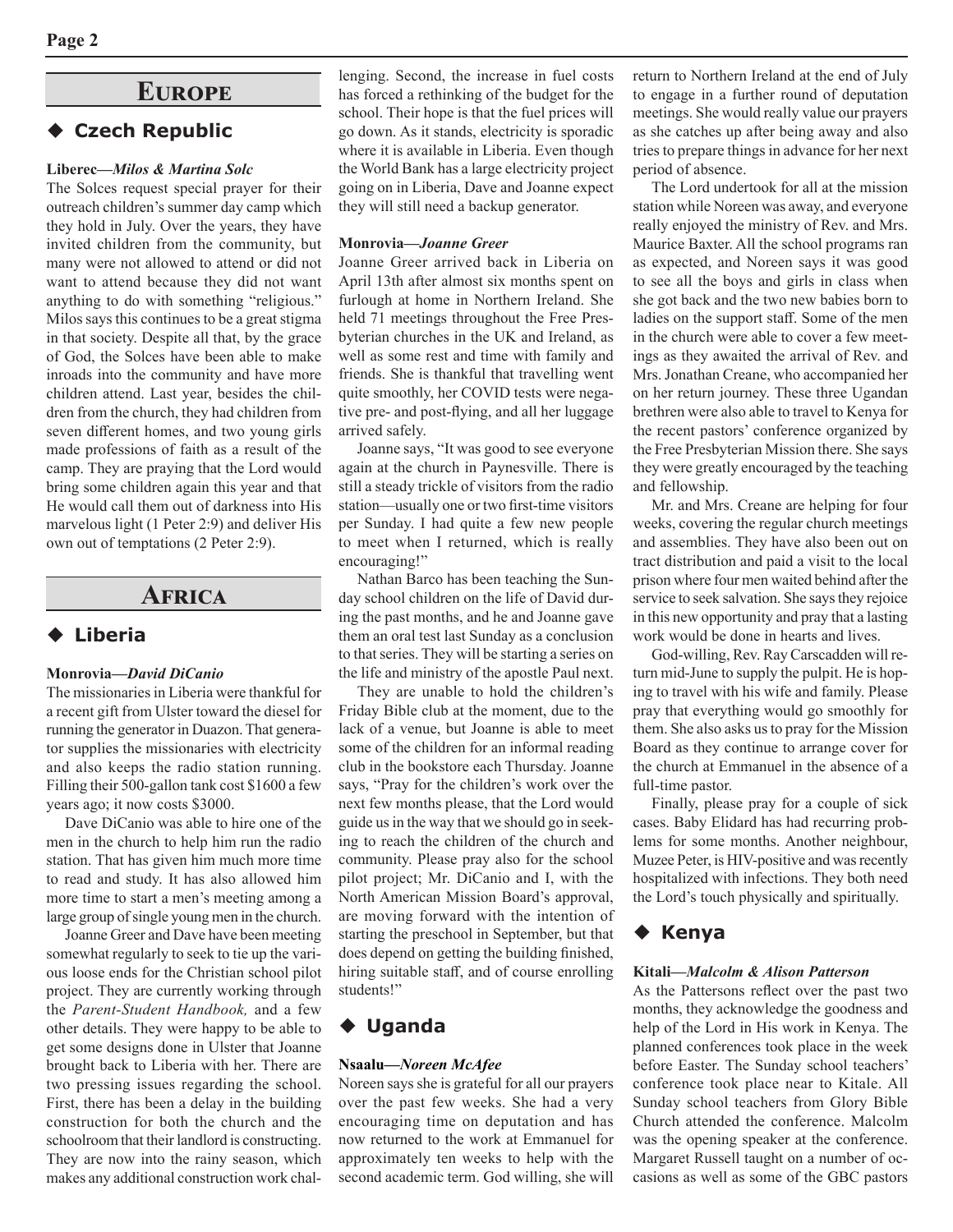and Alison Patterson. The youth conference took place at the end of that week at a school near the church in Nyaporo. Again, the pastors and the missionaries were the speakers. Over one hundred young people from all the GBC churches attended. The GBC motto text, 2 Peter 3:18, was chosen as the theme of the youth conference: "Growing in Grace."

During Margaret Russell's visit to Kenya, the parents' days took place in the GBC and Bible Christian Faith Church congregations. Margaret was the guest speaker at some of those services. Alison Patterson spoke at the Nyaporo service to a packed congregation. Due to the condensed school year when three terms are being fitted into six months, only one day VBS could be planned. Margaret was the special speaker at some of those meetings.

On Easter Sunday, Malcolm conducted the communion service in Shimo la Tewa, and those from the congregation who had been baptized were received into membership. The next Lord's Day, newly baptized individuals in Tantana were received into membership.

On Good Friday the shipment of 179 boxes of books from Northern Ireland finally arrived in Kitale. They had been in transit since November 2021. On Easter Monday morning the great box opening began! Pastor Patrice along with Chloe, Malcolm, and Alison began opening the boxes, sorting the books, and cataloguing them. Pastor Patrice's interest was in obtaining new titles to take to the annual conference at Faith College of the Bible in Eldoret, where he was invited to have a book table. Mercy, who works in the Kiosk in Kitale, assisted with cataloguing and pricing of the very good second-hand Bibles that were sent.

In addition to second-hand material, some new books, including some for children, had been specially purchased and were in this consignment. Some of the boxes were from Revival Movement Association and included 25,000 copies of the Gospel of John which has been printed in Ekegusii, the language spoken in the Kisii area of southwestern Kenya. There were also copies of the Gospel of John in Pokot which were sent by Trinitarian Bible Society. Some of the brethren in BCFC worked on this translation.

To store these newly acquired books some additional bookcases were commissioned from a local carpenter who has supplied furniture for the Kakamega bookshop in the past. Some 2,500 books are presently on the shelves with some still to catalogue and store. The Pattersons are grateful for the generosity of God's people in sending these books.

Two of the pastors, Patrice and Andrew, were invited by the Mission Board to attend the Mission Vision conference hosted by Lisburn FPC in May. The pastors enjoyed their visit to Northern Ireland and fellowshipping with the people there. They visited places of interest in the work, e.g., the Let the Bible Speak studios in Lurgan, Beulah bookshop in Newcastle, and the Revival Movement Association headquarters where the literature sent to Kenya is printed. They returned to Kenya with two members of the Mission Board, Rev. Ian Harris and Mr. Alistair Hamilton and the Moderator of the FPC, Rev. John Armstrong.

Mr. Harris and Mr. Armstrong had the privilege of conducting the constitution services in three of the GBC congregations, Shimo la Tewa, Tantana, and Nyaporo. They also were the main speakers at the annual pastors' conference held in Kakamega. Around forty pastors attended this conference. They included GBC pastors, trainee pastors, and some from other like-minded churches. Three brethren travelled over from Emmanuel School in Uganda to be at the conference. A brother from South Sudan, the vice principal of Faith College of the Bible, and some Bible college students also attended. The men enjoyed the conference very much and were already talking about what they would like to see at the conference next year!

After the conference concluded, the visitors from Northern Ireland travelled to Nyaporo to see the pupils at Glory Christian ECDE Centre in Nyaporo where the young children sang and recited scripture and other items for their benefit.

The members of the Mission Board will be departing Kenya on June 1. Mr. Glenn Hamilton and his wife, Emma, and two children will be their next visitors towards the end of June. Glenn will be taking meetings for about a month while Malcolm and Alison take a break in Northern Ireland.

Continue to pray for Glory Bible Church as these newly constituted churches now give consideration to the election of office bearers and in due course issuing a call to a pastor. Pray for the pastors, trainee pastors, and the GBC central committee. Pray for the Sunday school teachers and the teens' teachers and pupils. Pray also for the ECDE in Nyaporo as some forty pupils have now enrolled; pray also for the staff.

The bookshops need your prayers also. Pray for the staff: Josephine, Gladys, Mercy, and Jared and others who help out on occasion. Jack, a graduate from the local university who fellowshipped with Kakamega GBC,

has returned to Kakamega after being at his home in Nairobi. He is presently helping in the bookshop and plans to do further study at MMUST university.

Pray for Malcolm as he continues with the administration work and accounting, for his role in guiding the pastors and the congregations over the next stage in the development of the churches, and his continued supervision of the production of LTBS radio broadcasts. Remember the pastors as they prepare and record. The literature ministry at the agricultural shows stopped during the pandemic and has not as yet resumed. They are praying that as COVID restrictions have been relaxed that the Kitale show will resume this year; generally, it takes place in October.

Pray for Alison as she assists Malcolm with administration, oversees the organization of books sent, the copying of literature, and production of material for the nursery school in Nyaporo and for the teens' classes in the churches. She has been invited to speak at the ladies' meetings in Nyaporo, where she plans to teach on the doctrines of salvation. She taught that before in Kitale to the BCFC churches in that region which culminated in a graduation service for some forty ladies.

Malcolm and Alison close, "Pray for additional workers both Kenyan and from the FPC congregations in the UK and US to come and help us. Pray for our family at home and Alison's mother."



#### **Nepal**

#### **Kathmandu—***Joy Gillespie*

Joy Gillespie has been on deputation in Ulster since Christmas, travelling around the churches sharing about the work in the land of Nepal. She thanks God for His presence in the meetings and for the support—both prayerful and financial—that has been raised for the next few years to keep her on the mission field. Pray that God will continue to presence Himself with her as she finishes the meetings at the end of June. Pray also that she will have a blessed time of rest in July before returning to Nepal in August.

When she returns, she needs to renew her business visa. Pray that she won't have any problems renewing it since the business has been closed for the past few months while she was at home. Pray for new students and for wisdom in hiring a new English teacher to give Joy more time to travel and participate in ladies' conferences and teacher training.